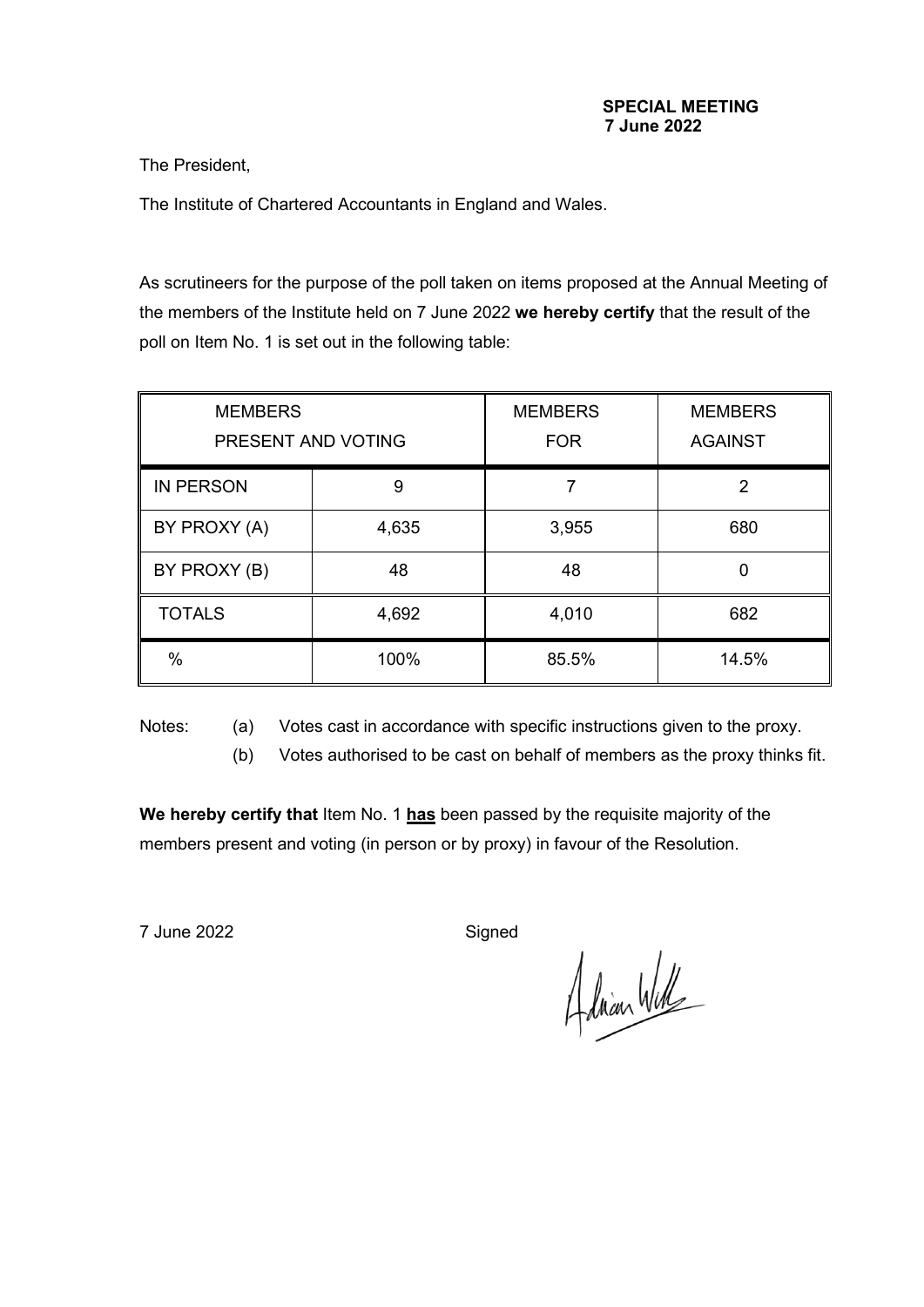The President,

The Institute of Chartered Accountants in England and Wales.

As scrutineers for the purpose of the poll taken on items proposed at the Annual Meeting of the members of the Institute held on 7 June 2022 **we hereby certify** that the result of the poll on Item No. 2 is set out in the following table:

| <b>MEMBERS</b><br>PRESENT AND VOTING |       | <b>MEMBERS</b><br><b>FOR</b> | <b>MEMBERS</b><br><b>AGAINST</b> |
|--------------------------------------|-------|------------------------------|----------------------------------|
| <b>IN PERSON</b>                     | 8     | 7                            |                                  |
| BY PROXY (A)                         | 4,608 | 4,425                        | 183                              |
| BY PROXY (B)                         | 53    | 53                           | 0                                |
| <b>TOTALS</b>                        | 4,669 | 4,485                        | 184                              |
| $\%$                                 | 100%  | 96.1%                        | 3.9%                             |

Notes: (a) Votes cast in accordance with specific instructions given to the proxy.

(b) Votes authorised to be cast on behalf of members as the proxy thinks fit.

**We hereby certify that** Item No. 2 **has** been passed by the requisite majority of the members present and voting (in person or by proxy) in favour of the item.

Adrian Will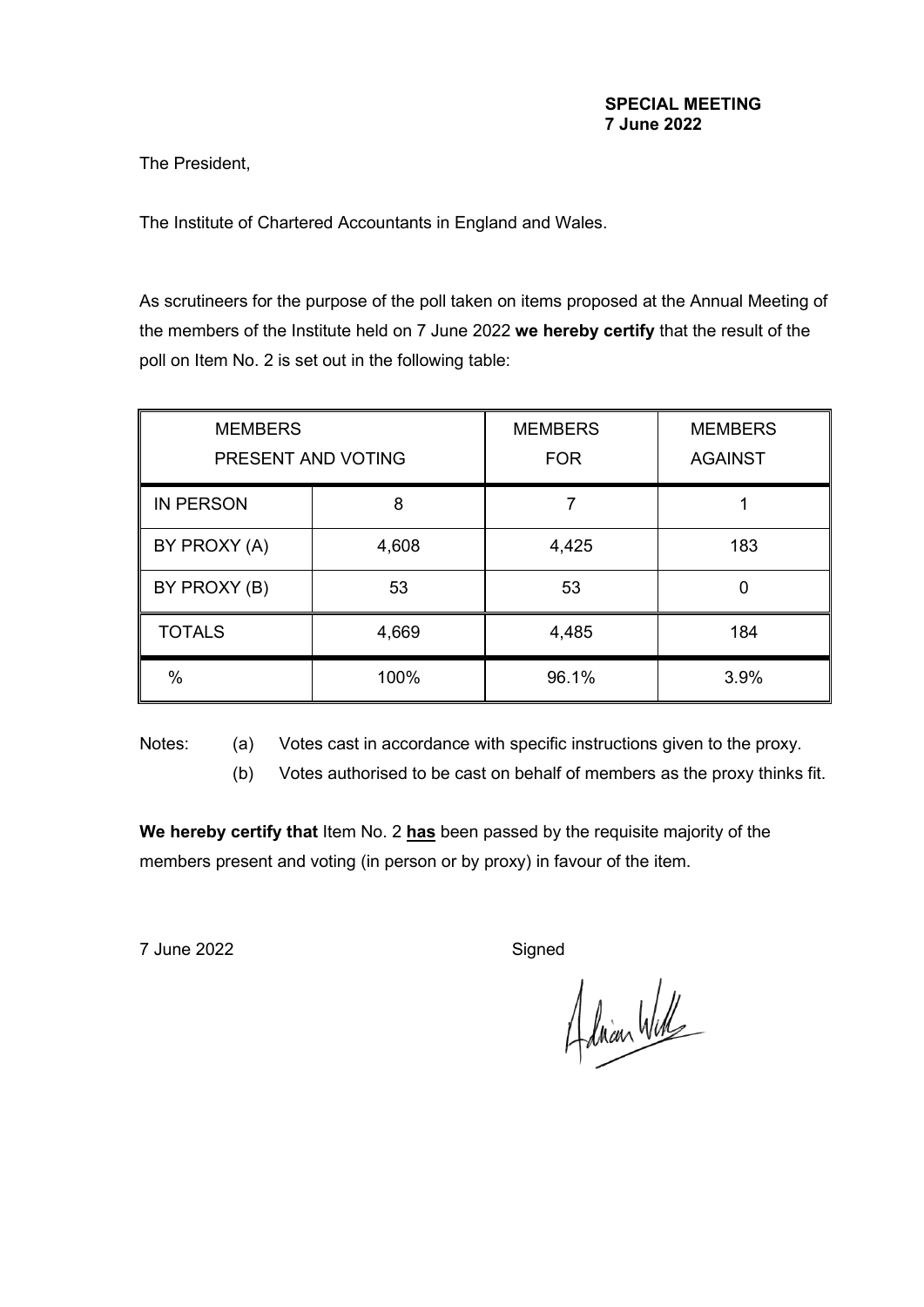The President,

The Institute of Chartered Accountants in England and Wales.

As scrutineers for the purpose of the poll taken on items proposed at the Annual Meeting of the members of the Institute held on 7 June 2022 **we hereby certify** that the result of the poll on Item No. 3 is set out in the following table:

| <b>MEMBERS</b><br>PRESENT AND VOTING |       | <b>MEMBERS</b><br><b>FOR</b> | <b>MEMBERS</b><br><b>AGAINST</b> |
|--------------------------------------|-------|------------------------------|----------------------------------|
| <b>IN PERSON</b>                     |       | 7                            | 0                                |
| BY PROXY (A)                         | 4,612 | 4,354                        | 258                              |
| BY PROXY (B)                         | 52    | 52                           | 0                                |
| <b>TOTALS</b>                        | 4,671 | 4,413                        | 258                              |
| $\%$                                 | 100%  | 94.5%                        | 5.5%                             |

Notes: (a) Votes cast in accordance with specific instructions given to the proxy.

(b) Votes authorised to be cast on behalf of members as the proxy thinks fit.

**We hereby certify that** Item No. 3 **has** been passed by the requisite majority of the members present and voting (in person or by proxy) in favour of the item.

Adrian Will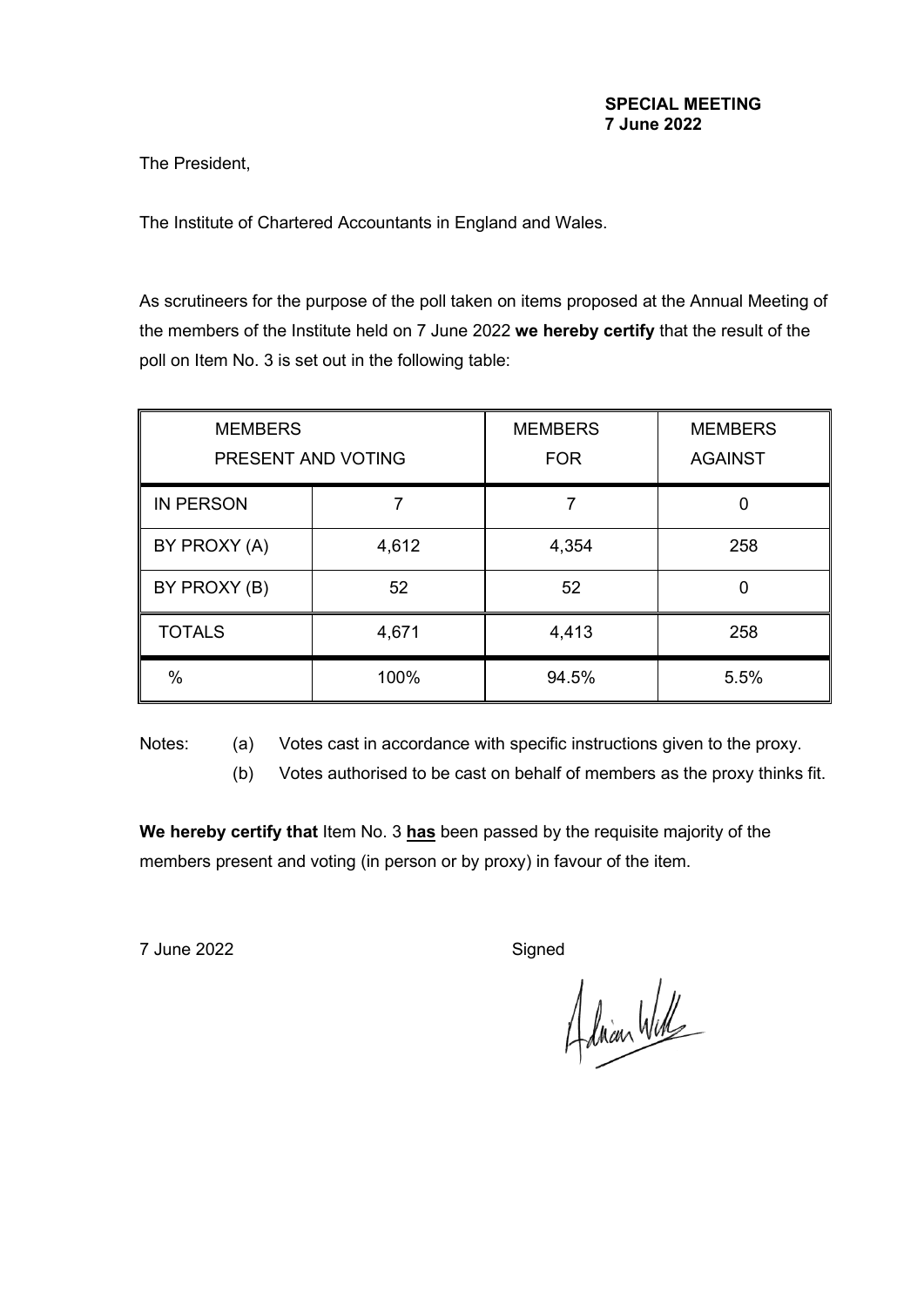The President,

The Institute of Chartered Accountants in England and Wales.

As scrutineers for the purpose of the poll taken on items proposed at the Annual Meeting of the members of the Institute held on 7 June 2022 **we hereby certify** that the result of the poll on Item No. 4 is set out in the following table:

| <b>MEMBERS</b><br>PRESENT AND VOTING |       | <b>MEMBERS</b><br><b>FOR</b> | <b>MEMBERS</b><br><b>AGAINST</b> |
|--------------------------------------|-------|------------------------------|----------------------------------|
| <b>IN PERSON</b>                     | 8     | 8                            | 0                                |
| BY PROXY (A)                         | 4,602 | 4,462                        | 140                              |
| BY PROXY (B)                         | 54    | 54                           | 0                                |
| <b>TOTALS</b>                        | 4,664 | 4,524                        | 140                              |
| $\%$                                 | 100%  | 97.0%                        | 3.0%                             |

Notes: (a) Votes cast in accordance with specific instructions given to the proxy.

(b) Votes authorised to be cast on behalf of members as the proxy thinks fit.

**We hereby certify that** Item No. 4 **has** been passed by the requisite majority of the members present and voting (in person or by proxy) in favour of the item.

Adrian Will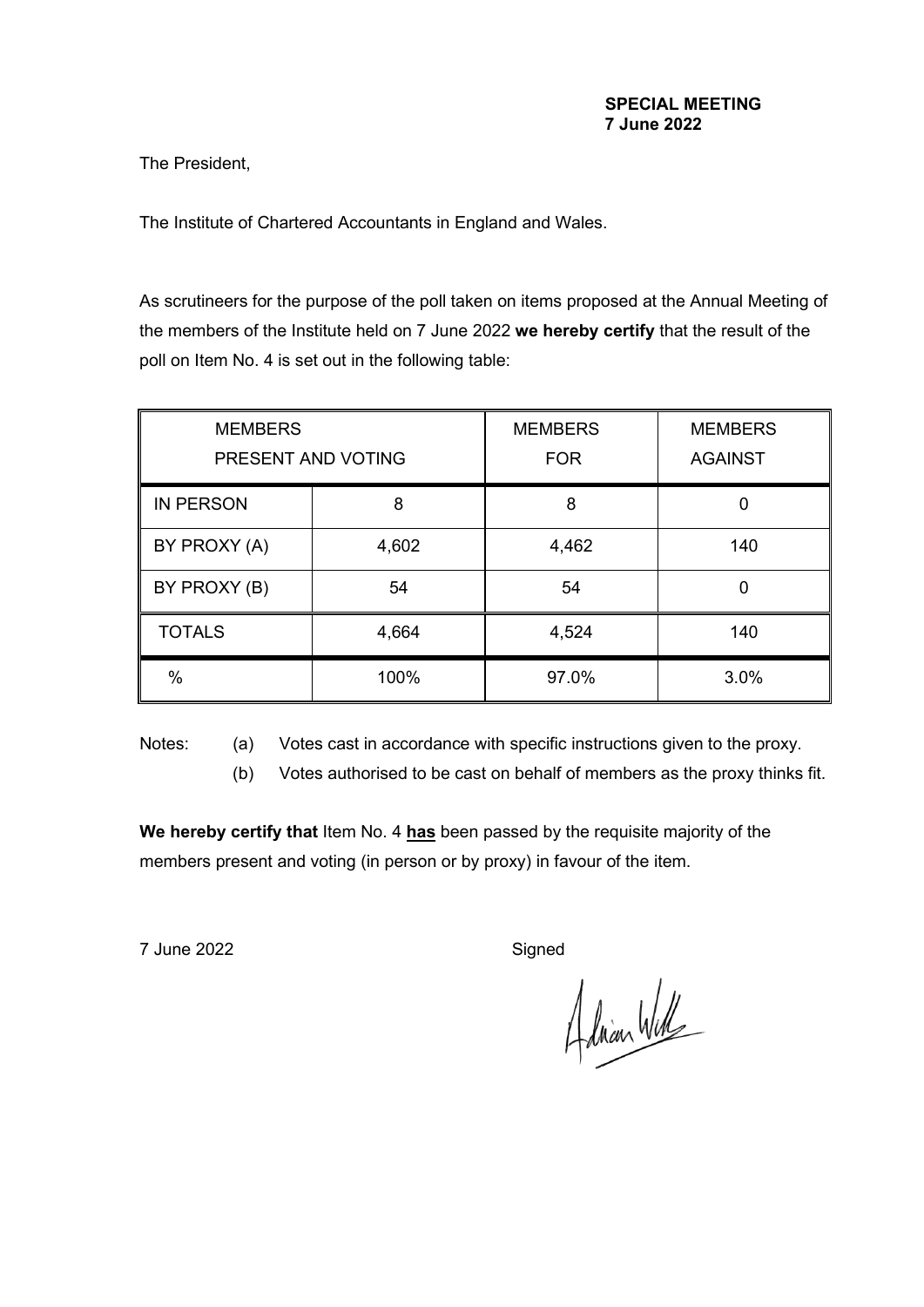The President,

The Institute of Chartered Accountants in England and Wales.

As scrutineers for the purpose of the poll taken on items proposed at the Annual Meeting of the members of the Institute held on 7 June 2022 **we hereby certify** that the result of the poll on Item No. 5 is set out in the following table:

| <b>MEMBERS</b><br>PRESENT AND VOTING |       | <b>MEMBERS</b><br><b>FOR</b> | <b>MEMBERS</b><br><b>AGAINST</b> |
|--------------------------------------|-------|------------------------------|----------------------------------|
| <b>IN PERSON</b>                     | 8     | 8                            | 0                                |
| BY PROXY (A)                         | 4,600 | 4,473                        | 127                              |
| BY PROXY (B)                         | 55    | 55                           | 0                                |
| <b>TOTALS</b>                        | 4,663 | 4,536                        | 127                              |
| $\%$                                 | 100%  | 97.3%                        | 2.7%                             |

Notes: (a) Votes cast in accordance with specific instructions given to the proxy.

(b) Votes authorised to be cast on behalf of members as the proxy thinks fit.

**We hereby certify that** Item No. 5 **has** been passed by the requisite majority of the members present and voting (in person or by proxy) in favour of the item.

Adrian Will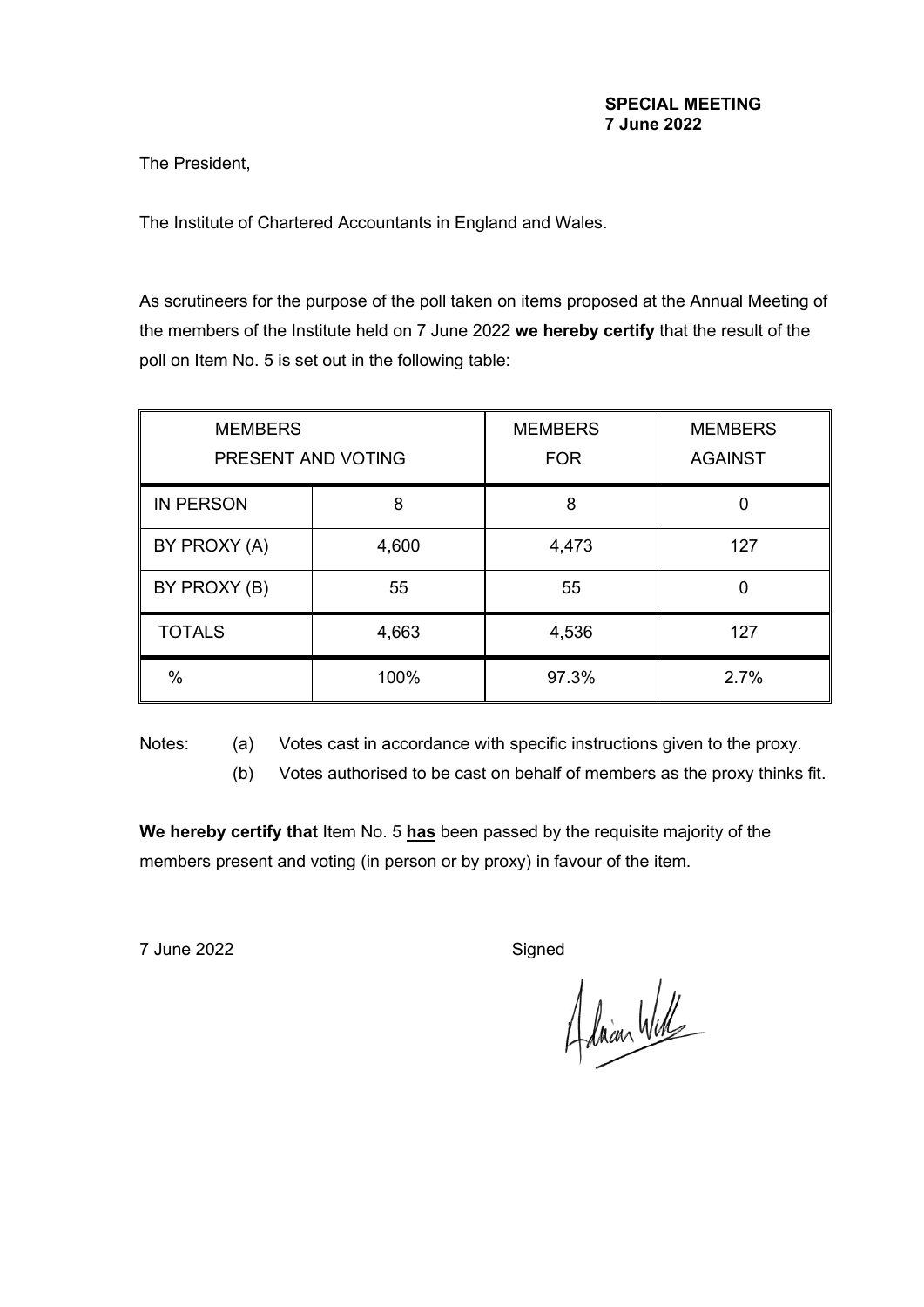The President,

The Institute of Chartered Accountants in England and Wales.

As scrutineers for the purpose of the poll taken on items proposed at the Annual Meeting of the members of the Institute held on 7 June 2022 **we hereby certify** that the result of the poll on Item No. 6 is set out in the following table:

| <b>MEMBERS</b><br>PRESENT AND VOTING |       | <b>MEMBERS</b><br><b>FOR</b> | <b>MEMBERS</b><br><b>AGAINST</b> |
|--------------------------------------|-------|------------------------------|----------------------------------|
| <b>IN PERSON</b>                     | 8     | 8                            | 0                                |
| BY PROXY (A)                         | 4,596 | 4,445                        | 151                              |
| BY PROXY (B)                         | 56    | 56                           | 0                                |
| <b>TOTALS</b>                        | 4,660 | 4,509                        | 151                              |
| $\%$                                 | 100%  | 96.8%                        | 3.2%                             |

Notes: (a) Votes cast in accordance with specific instructions given to the proxy.

(b) Votes authorised to be cast on behalf of members as the proxy thinks fit.

**We hereby certify that** Item No. 6 **has** been passed by the requisite majority of the members present and voting (in person or by proxy) in favour of the item.

Adrian Will